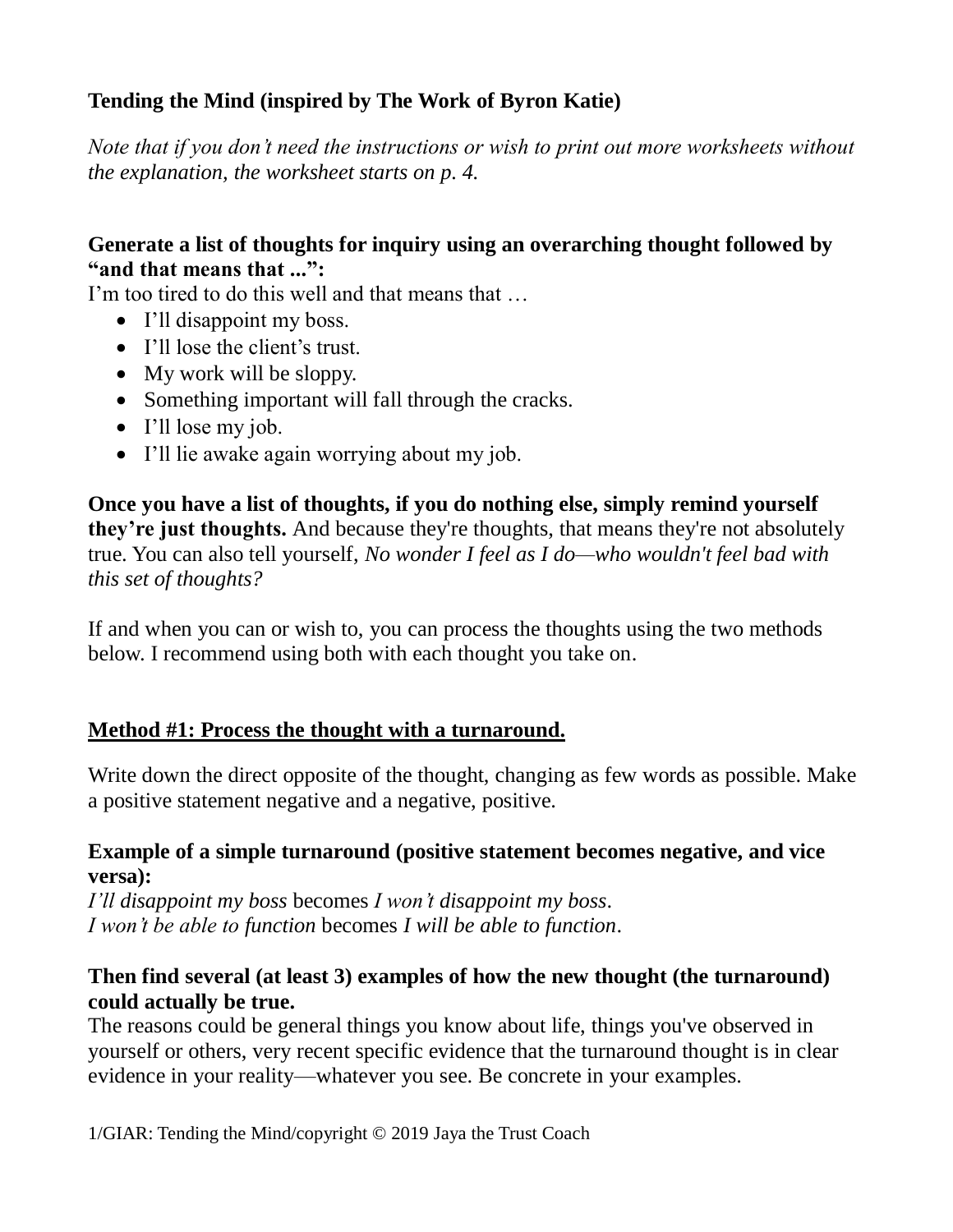## **Example of finding the ways the new thought could be true:**

I won't disappoint my boss.

- You can mess things up and not categorically disappoint your boss.
- She knows I typically do good work.
- She knows I'm not currently at my best because I've communicated clearly about that and can again.
- She values my contribution to the company over time and won't be quick to take one bad product or even a bad patch to devalue what I offer.
- She just expressed valuing my work the other day, when I was also not at my best.

# **Method #2: Process the thought with** *So what?*

**Here, you consider that the original thought might be true, or partially true**, or sometimes true, or that someone might see it as true, or that there may be times when it simply *feels* really true to you, and you could very well land there again.

### **Start here: Ask yourself some judicious questions to consider the possibility that there's no problem.** Here are some good questions:

- Am I equipped to deal with that?
- Could it benefit my growth if this were true/if this happened?
- Could I get through that?
- $\bullet$  So what?

Note that you don't have to ask all of those questions, and could come up with others entirely—I'm just going to demonstrate a few angles to approach it. All you're trying to do is find that there's no problem (or, the *So what?* of it).

# **Example using** *I'll disappoint my boss***:**

**Am I equipped to deal with that?** Yes, I don't like to disappoint anyone, never mind someone I work with, so I can welcome myself to the human race. I can say, This is what disappointing your boss feels like. It won't kill or even harm me to sit with that discomfort and calm myself.

**Could it benefit my growth if this happened?** Yes. All of the above. I can see the value of teaching myself that I really am okay when someone's disappointed in me and that it doesn't mean I'm worthless or unsafe or a bad person. It doesn't even mean I've done anything wrong.

2/GIAR: Tending the Mind/copyright © 2019 Jaya the Trust Coach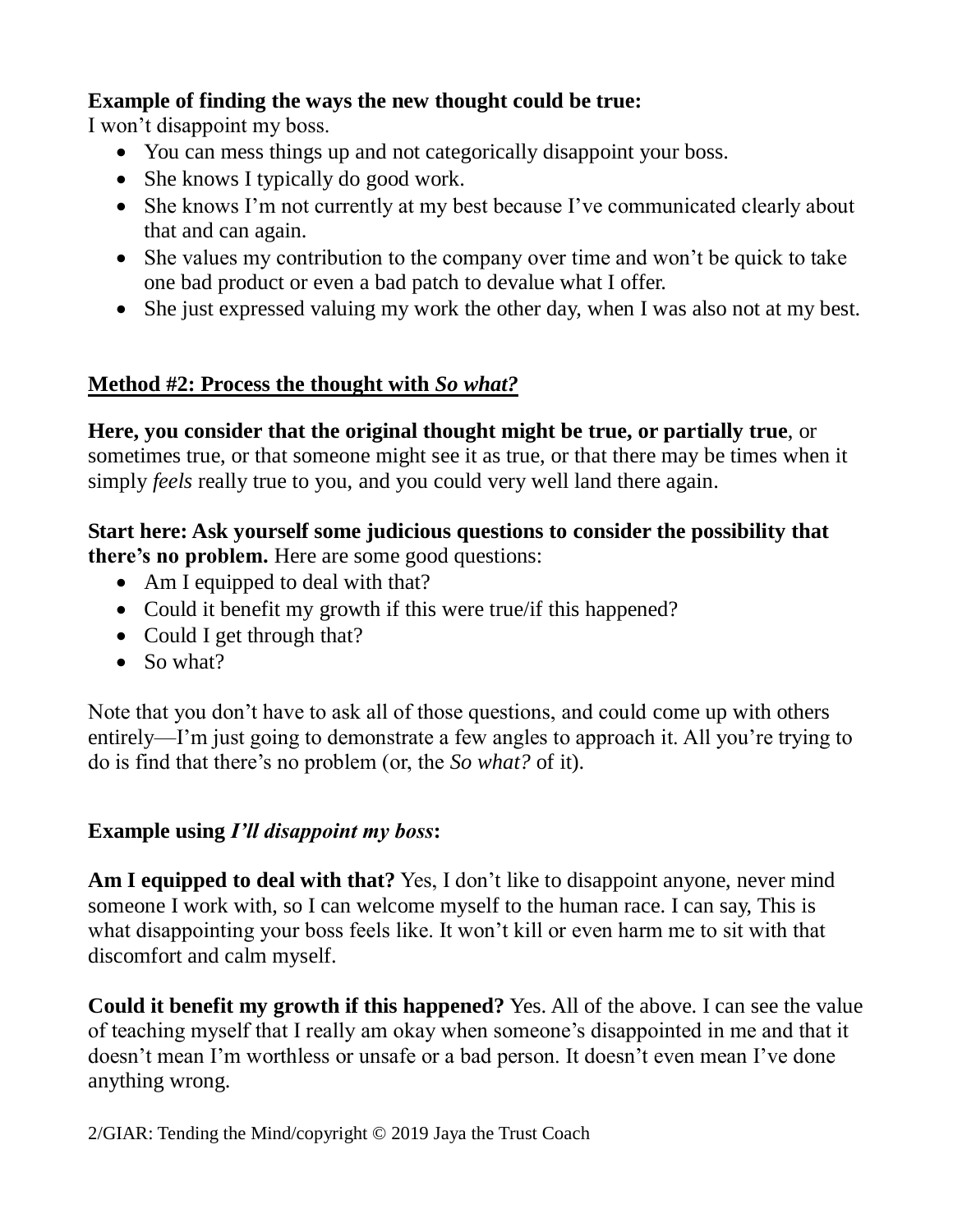**Could I get through that?** Yep. I could mind the pain body and tend the mind and carry on as all people do when things go less than perfectly in life—which does happen to all human beings.

**So what?** People disappoint bosses. It's okay. I can deal. I can walk myself through and beyond discomfort. It'll be temporary; also, the less I dwell on it, the more quickly it'll blow over.

That's it!

**You can process one, a few, or every thought on your list using both or one of these methods.**

Having met your thoughts and perhaps gotten a little closer to truth, see if you can feel into any sense of freedom or expansion. **If you're still hurting emotionally despite the mental exploration, see if you can get okay with that without thinking,** *It didn't work*. If you're just trying to meet your thoughts in a clear, let's-get-real way, it worked: you got more real. Byron Katie says to do The Work with no motive except for the love of truth.

**As for your feelings, they'll do what they do**. This is why I emphasize the need to work separately with the pain body and simply **tune in to where the emotions have landed in your body. Give those areas kind awareness and breath** (the only balm you can apply from within). After, before, and sometimes while you meet your thoughts, mind the pain body.

And then **attend to the present moment**, the task at hand. Wherever you can, as Abraham-Hicks says, **reach for a better-feeling thought**.

**Just scooch**. It's okay if you don't get there right now. Do use this process to scooch in the direction of looking at the whole truth, not just the stressful slice you've got your focus on. Aim roughly the right way, and life will direct and redirect you to get to where you need to go.

The worksheet itself follows.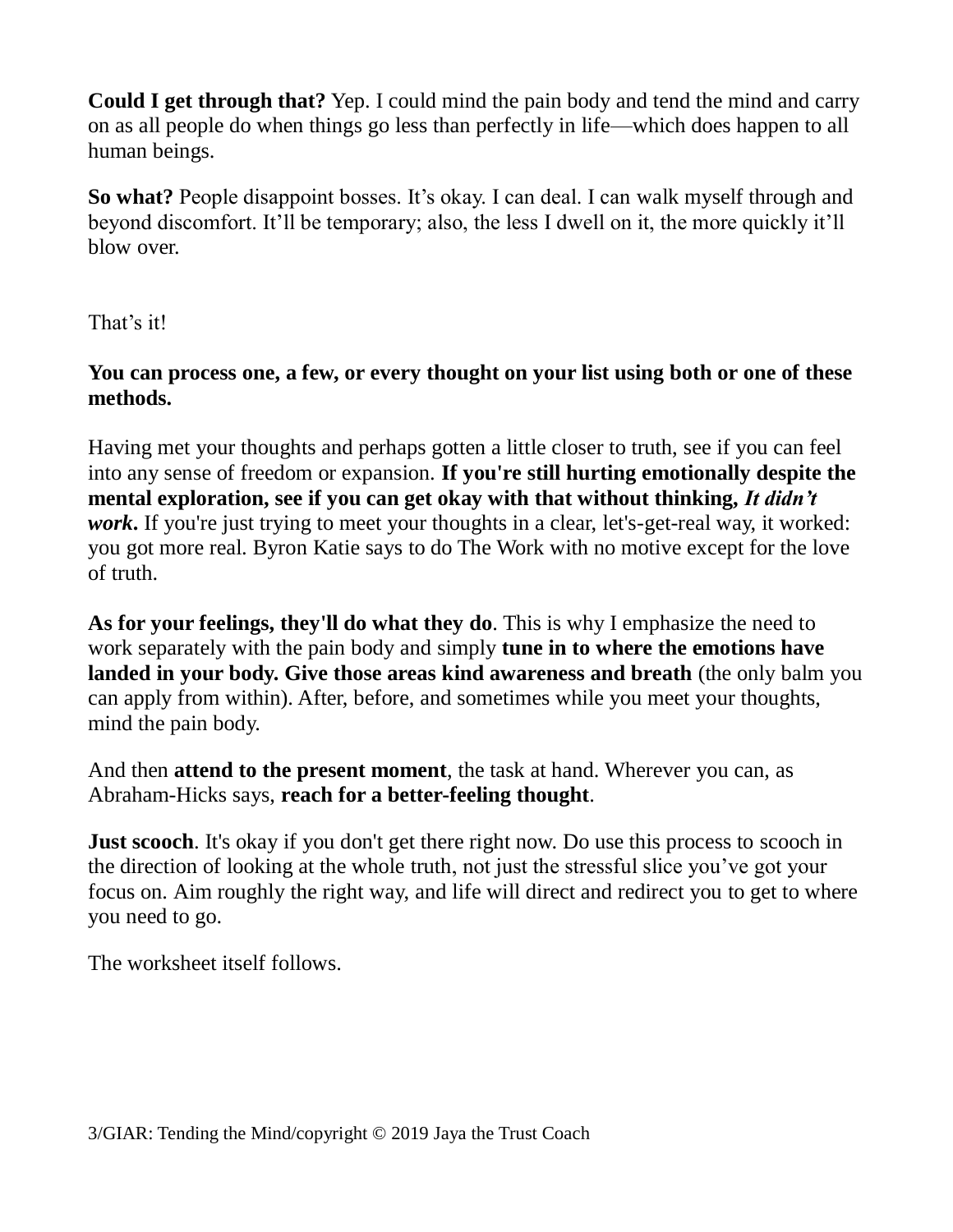### List of thoughts:

(If you wish, on the first line, write the overarching thought plus the words "and that means that ...," after which you'll be filling in that blank over and over below.)

<u> 1989 - Johann Stoff, deutscher Stoff, der Stoff, der Stoff, der Stoff, der Stoff, der Stoff, der Stoff, der S</u>

4/GIAR: Tending the Mind/copyright © 2019 Jaya the Trust Coach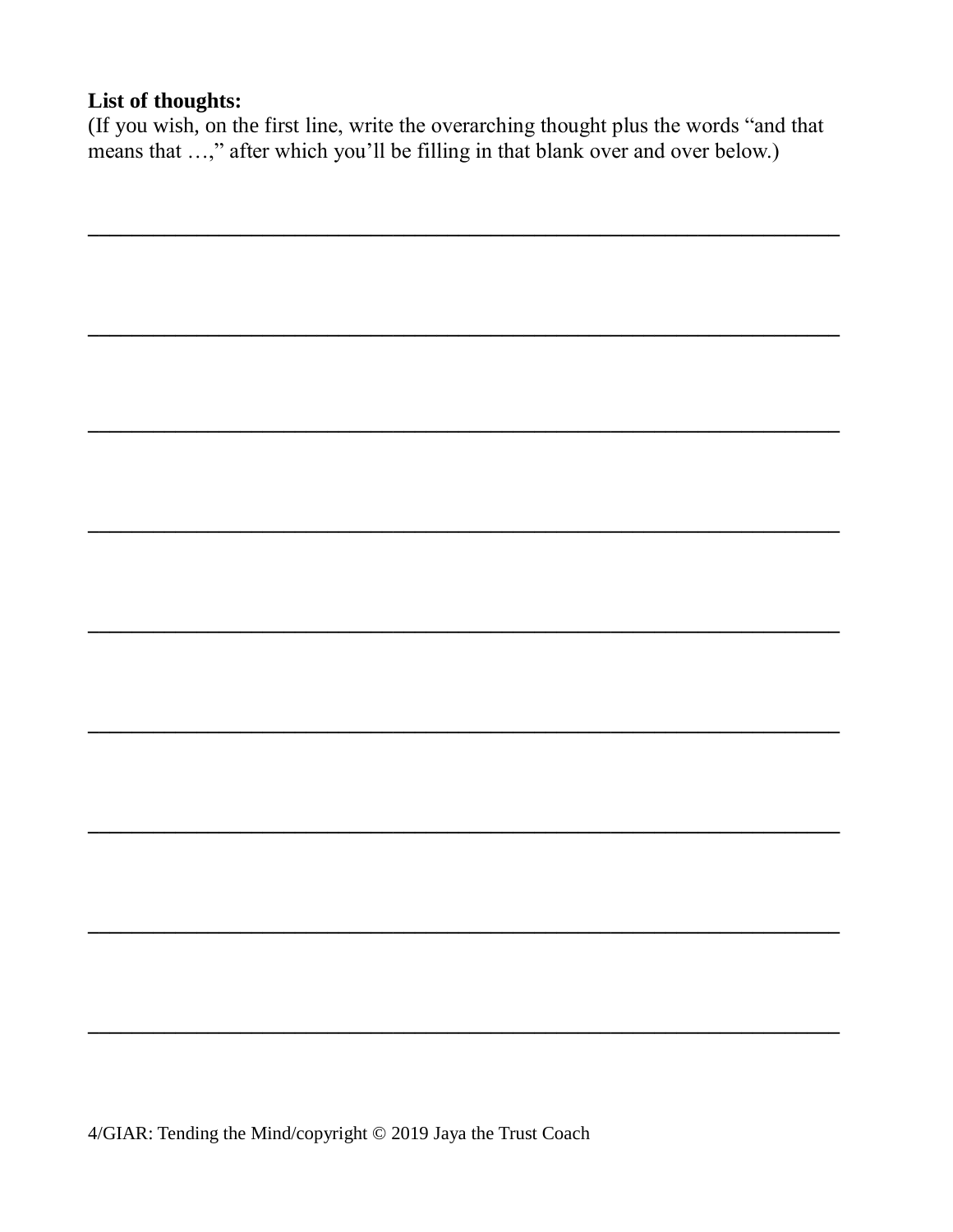**Take one thought above and recopy it here:**

**Method #1. Turn it around by writing down the opposite of the thought (keep language as close to the same as possible, but if it's positive, make it negative; if it's negative, make it positive):**

**Write down at least 3 examples of how this new thought (the turnaround) could be true:**

**\_\_\_\_\_\_\_\_\_\_\_\_\_\_\_\_\_\_\_\_\_\_\_\_\_\_\_\_\_\_\_\_\_\_\_\_\_\_\_\_\_\_\_\_\_\_\_\_\_\_\_\_\_\_\_\_\_\_\_\_\_\_\_\_\_\_\_\_\_**

**\_\_\_\_\_\_\_\_\_\_\_\_\_\_\_\_\_\_\_\_\_\_\_\_\_\_\_\_\_\_\_\_\_\_\_\_\_\_\_\_\_\_\_\_\_\_\_\_\_\_\_\_\_\_\_\_\_\_\_\_\_\_\_\_\_\_\_\_\_**

**\_\_\_\_\_\_\_\_\_\_\_\_\_\_\_\_\_\_\_\_\_\_\_\_\_\_\_\_\_\_\_\_\_\_\_\_\_\_\_\_\_\_\_\_\_\_\_\_\_\_\_\_\_\_\_\_\_\_\_\_\_\_\_\_\_\_\_\_\_**

**\_\_\_\_\_\_\_\_\_\_\_\_\_\_\_\_\_\_\_\_\_\_\_\_\_\_\_\_\_\_\_\_\_\_\_\_\_\_\_\_\_\_\_\_\_\_\_\_\_\_\_\_\_\_\_\_\_\_\_\_\_\_\_\_\_\_\_\_\_**

**\_\_\_\_\_\_\_\_\_\_\_\_\_\_\_\_\_\_\_\_\_\_\_\_\_\_\_\_\_\_\_\_\_\_\_\_\_\_\_\_\_\_\_\_\_\_\_\_\_\_\_\_\_\_\_\_\_\_\_\_\_\_\_\_\_\_\_\_\_**